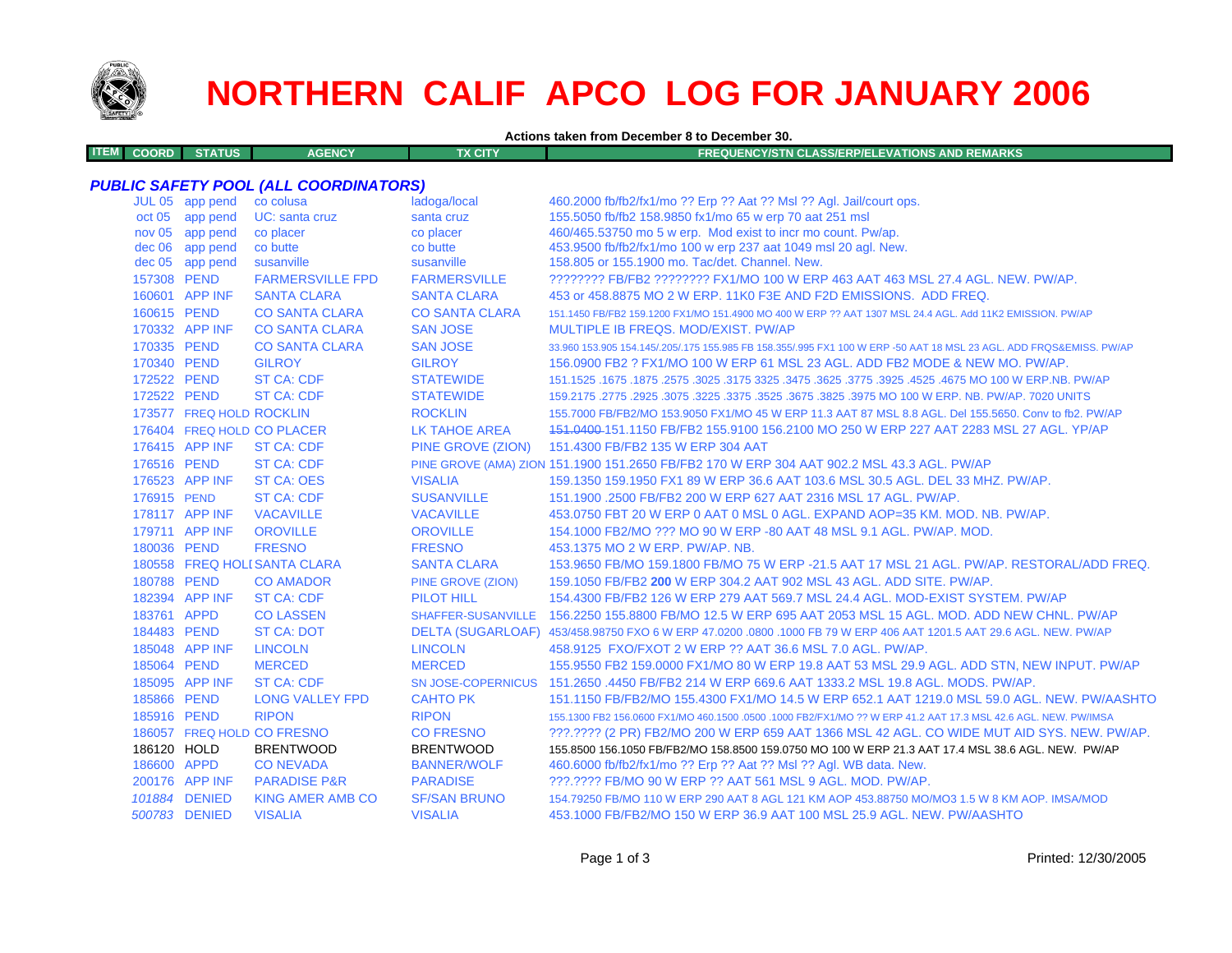## **Actions taken from December 8 to December 30.**

| <b>ITEM</b>                            | <b>COORD</b>     | <b>STATUS</b>                    | <b>AGENCY</b>                                    | <b>TX CITY</b>                    | <b>FREQUENCY/STN CLASS/ERP/ELEVATIONS AND REMARKS</b>                                                                                                                         |
|----------------------------------------|------------------|----------------------------------|--------------------------------------------------|-----------------------------------|-------------------------------------------------------------------------------------------------------------------------------------------------------------------------------|
|                                        |                  | 201257 IN PROG CLOVIS            |                                                  | <b>CLOVIS</b>                     | 465.51250 MO 6 W ERP PW/AP. RELOCATE. PW/AP                                                                                                                                   |
|                                        | 544145 APPD      |                                  | SIERRA LAKES WAT DIST SODA SPRINGS               |                                   | 155.8800 FB/MO 60 W ERP 72.9 AAT 2101 MSL 12 AGL. PW/FCCA. RESTORAL. CONDITIONAL APPD.                                                                                        |
|                                        |                  | C DENIAL RIPON                   |                                                  | <b>RIPON</b>                      | 155.1300 FB2 156.0600 FX1/MO 453.6750 FB2/FX1/MO 100 W ERP 41.2 AAT 17.3 MSL 42.6 AGL. NEW. PW/IMSA                                                                           |
|                                        | 102712 APPD      |                                  | <b>QUEEN OF THE VALLEY NAPA</b>                  |                                   | 155,3400 .3550 .4000 FB/MO 150 W ERP -136 AAT 14 MSL 43 AGL, NEW, PW/IMSA.                                                                                                    |
|                                        | 500872 APPD      |                                  | <b>CA PARKS &amp; REC</b>                        | <b>RIO VISTA</b>                  | 453/458.06250 2 W MO. F1D. IRRIGATION SYSTEM. NEW. PW/AASHTO.                                                                                                                 |
|                                        | 201408 APPD      |                                  | <b>ST CA: P&amp;R</b>                            | <b>RIO VISTA</b>                  | 458,93750 MO 2 W ERP F2D, IRRIGATION SYSTEM HAND HELD CONTROLLER, PW/AP                                                                                                       |
|                                        | 201447 APPD      |                                  | <b>ST CA: CHP</b>                                | <b>COULTERVILLE</b>               | 42.5000 FB 95 W ERP 331.6 AAT 868.7 MSL 30.5 AGL. ADD STN. PW/AP                                                                                                              |
|                                        | 201479 APPD      |                                  | <b>CHICO</b>                                     | <b>CHICO</b>                      | 458.98750 FXO/MO 2 W ERP -27.8 AAT 61.8 MSL 7.0 AGL. IRRIG SYS. NEW. PW/AP                                                                                                    |
|                                        |                  | 201544 IN PROG                   | <b>HAYWARD</b>                                   | <b>HAYWARD</b>                    | 460.0875 or .1625 OR .2625 FB/FB2/MO 8 W ERP -71.6 AAT 22 MSL 4.2 AGL, NEW, NB, VOICE, PW/AP                                                                                  |
|                                        | 201618 APPD      |                                  | ST CA: CHP                                       | SUNOL/LVRMORE                     | 42.4800 FB 120 W ERP 589.9 AAT 786 MLS 45.1 AGL, PW/AP. ADDS FREQ TO EXIST SITES.                                                                                             |
|                                        | 510813 APPD      |                                  | <b>MORGAN HILL</b>                               | <b>MORGAN HILL</b>                | 155.1150 FB/FB2 100 W ERP 105.1 AAT 280 MSL 8 AGL, MOD EXIST SYS, PW/AASHTO.                                                                                                  |
|                                        | 510783 APPD      |                                  | <b>VISALIA</b>                                   | <b>VISALIA</b>                    | 4563.9000 FB/FB2/MO 150 W ERP 36.9 AAT 100 MSL 25.9 AGL. NEW. PW/AASHTO                                                                                                       |
|                                        | 000756 APPD      |                                  | <b>LEMORE</b>                                    | <b>LEMORE</b>                     | 458.11250 MO 2 W 465.1250 FX1 90 W ERP 42.8 AAT 60 MSL 37 AGL. PW/AASHTO. MODS.                                                                                               |
|                                        | 201777 APPD      |                                  | ST CA: DOT                                       | <b>BUTTE MEADOWS</b>              | 47.10000 FB 63 W ERP 324 AAT 1929.4 MSL 15.2 AGL. PW/AP. ADDS TO EXIST SYS. PW/AP                                                                                             |
|                                        | 520783 APPD      |                                  | <b>VISALIA</b>                                   | <b>VISALIA</b>                    | 453.1250 FB/FB2/MO 150 W ERP 36.9 AAT 100 MSL 25.9 AGL. NEW. PW/AASHTO                                                                                                        |
|                                        |                  |                                  |                                                  |                                   |                                                                                                                                                                               |
|                                        | 470-512 MHz POOL |                                  |                                                  |                                   |                                                                                                                                                                               |
|                                        |                  | nov 02 app pend                  | st ca: oes                                       | bay area (coord chnl)             | ???.???? Fb/fb2/fx1/mo ?? W erp ?? Aat ??msl ??agl. Bay inter-agency intercom.                                                                                                |
|                                        |                  | 201278 IN PROG                   | <b>CO CONTRA COSTA</b>                           | <b>CLAYTON</b>                    | 489,0000 489,3750 489,6750 490,0000 FB8/MO8 42 W ERP 431 AAT 577 MSL 46 AGL, YP/AP,                                                                                           |
|                                        |                  |                                  | 201279 IN PROG CO CONTRA COSTA                   | <b>ORINDA</b>                     | 482,7250 484,7650 489,2000 FB8/MO 33 W ERP 487 AAT 583 MSL 43 AGL, PW/AP                                                                                                      |
|                                        |                  |                                  | 201289 IN PROG CO CONTRA COSTA                   | <b>MARTINEZ</b>                   | 482,5750 483,0000 483,4000 483,7750 FB8/MO8 137 W ERP 239 AAT 273 MSL 36.6 AGL, PW/AP, NEW,                                                                                   |
|                                        |                  |                                  | 201290 IN PROG CO CONTRA COSTA                   | <b>SAN RAMON</b>                  | 488,8000 489,1500 489,4750 489,8750 FB8/MO 23 W ERP 585 AAT 786 MSL 43 AGL, PW/AP                                                                                             |
|                                        |                  | 201291 IN PROG                   | <b>CO CONTRA COSTA</b>                           | <b>MARTINEZ</b>                   | 483,2000 483,6000 489,5500 490,3750 FB8/MO8 71 W ERP -43 AAT 4 MSL 66 AGL, YP/AP,                                                                                             |
|                                        |                  | 201292 IN PROG                   | <b>CO CONTRA COSTA</b>                           | <b>CLAYTON</b>                    | 483.9250 484.9500 FB/MO 42 W ERP 484.3000 487.3000 484.7500 487.7500 5 W ERP 431 AAT 577 MSL 46 AGL                                                                           |
|                                        |                  | 201293 IN PROG<br>201295 IN PROG | <b>CO CONTRA COSTA</b><br><b>CO CONTRA COSTA</b> | <b>ORINDA</b><br><b>SAN RAMON</b> | 490.5250 484.9500 FB/MO 487.9500 484.3000 484.7500 487.3000 487.7500 MO 50 W 33 W ERP 487 AAT 583 MSL 43.6 AGL. PW/AP.                                                        |
|                                        | 154537 APPD      |                                  | <b>MOBILE RELAY ASSOC</b>                        | <b>VACA/BIG ROCK</b>              | 490.2500 484.9500 FB/MO 12 W ERP 484.3000 484.7500 487.3000 487.7500 MO 50 W 585 AAT 786 MSL 43 AGL<br>489.38750 FB6/FX1T/MO6 1000 W ERP 623 AAT 829 MSL 61 AGL. IG/EWA. NEW. |
|                                        | 184903 APPD      |                                  | <b>CRYSTAL SMR</b>                               | <b>VALLEJO</b>                    | 490.06250 FB6/MO 60 W ERP 574 AAT 812 MSL 15 AGL. NEW. IG/EWA. NEW.                                                                                                           |
|                                        |                  | 175309 DENIED                    | <b>CRYSTAL SMR</b>                               | <b>PENNGROVE</b>                  | 490.91250 FB6/MO 225 W ERP 206 AAT 481 MSL 15 AGL. IG/EWA. NEW.                                                                                                               |
|                                        | 180740 APPD      |                                  | <b>CRYSTAL SMR</b>                               | <b>NOVATO</b>                     | 483.68750 FB6/MO 291 W ERP 443 AAT 575 MSL 25 AGL, NEW, IG/EWA.                                                                                                               |
|                                        | 182619 APPD      |                                  | <b>CRYSTAL SMR</b>                               | <b>MILL VLY/SF</b>                | 483.91250 FB6/MO 100 W ERP 660 AAT 766 MSL 15.8 AGL. NEW. IG/EWA.                                                                                                             |
|                                        | 131812 APPD      |                                  | <b>CRYSTAL SMR</b>                               | LOS GATOS                         | 483.33750 FB6/MO 119 W ERP 722 AAT 1036 MSL 30.5 AGL. ADD NEW SITE TO EXIST. IG/EWA                                                                                           |
|                                        | 183906 APPD      |                                  | <b>CRYSTAL SMR</b>                               | <b>BURLINGAME</b>                 | 484,06250 FB6/MO 90 W ERP 464 AAT 546.5 MSL 61 AGL, ADD SITE TO EXIST SYS, IG/EWA,                                                                                            |
|                                        | 091718 APPD      |                                  | <b>CRYSTAL SMR</b>                               | <b>BAY AREA</b>                   | 484.83750/487.83750 MO 50 W ERP. IG/EWA, ADDS MO TO EXIST SYSTEM.                                                                                                             |
|                                        | 092404 APPD      |                                  | DAVID HERNANDEZ                                  | <b>OAKLAND</b>                    | 490.13750 FB6C 413 W ERP 354 AAT 444 MSL 49 AGL. IG/EWA, NEW.                                                                                                                 |
|                                        | 113413 APPD      |                                  | <b>CRYSTAL SMR</b>                               | <b>BAY AREA</b>                   | 486.4250 MO 63 W ERP. IG/EWA. ADDS MO TO EXIST FB6. WIDE AREA.                                                                                                                |
| 800 MHz PUBLIC SAFETY (GP, YP, GF, YF) |                  |                                  |                                                  |                                   |                                                                                                                                                                               |
|                                        | 38630 APPD       |                                  | qustine                                          | qustine                           | 868.5500 fb/fb2/fx1/mo 60 w erp 25.8 aat 31.3 msl 46.7 agl. New. Gf/ap                                                                                                        |
|                                        |                  | 156156 APP INF                   | <b>CHABOT-LOS POSADAS HAYWARD</b>                |                                   | ???.???? FB2/MO 65 W ERP ?? AAT 12.1 MSL 10.5 AGL. NEW GP/AP.                                                                                                                 |
|                                        |                  |                                  |                                                  |                                   |                                                                                                                                                                               |

|             | $\sim$ $\sim$ $\sim$ $\sim$ $\sim$ $\sim$ $\sim$ | guvuno                                    | <b>GUULIU</b>       | <b>POULD UP IN THE IN THIS OUT OF HIS LOTS GUT OTTO THEIR TOTT AGE.</b> THOIR CHAP                  |
|-------------|--------------------------------------------------|-------------------------------------------|---------------------|-----------------------------------------------------------------------------------------------------|
|             |                                                  | 156156 APP INF CHABOT-LOS POSADAS HAYWARD |                     | ???.???? FB2/MO 65 W ERP ?? AAT 12.1 MSL 10.5 AGL. NEW GP/AP.                                       |
|             |                                                  | 176408 FREQ HLD ST CA: P&R                | PINE GROVE (ZION)   | 856.7375 858.7625 FB/FB2/FX1/MO 184 W ERP 282.9 AAT 902 MSL 43.3 AGL. ADD 2N CHNL MINOR MODS. GP/AP |
|             | 180044 APP INF                                   | CO NAPA                                   | <b>BERRYESSA PK</b> | 856,96250 FB 280 W ERP 647.2 AAT 932 MSL 6.1 AGL, ADD TO EXIST, GP/AP, MOB DATA,                    |
|             | 181958 APP INF                                   | <b>OAKI AND</b>                           | <b>OAKLAND</b>      | 858,93750 FB2/FX1/MO 105 W ERP -3 AAT 91.4 MSL 18.9 AGL. ADD NEW FREQ. PW/AP                        |
| 183985 PEND |                                                  | <b>ST CA: DOT</b>                         |                     | LEE VINING (CONWAY 859.73750 FB/FB2 860.98750 FB 496 W ERP 98 AAT 2560 MSL 30.5 AGL. MOD. GP/AP.    |
|             | 201298 APPD                                      | LIVERMORE                                 | LIVERMORE           | 856/857/858/859/860.96250 FB/FB2/FX1/MO 163 W ERP 12 AAT 226 MSL ??AGL. INCR MO/FX1 COUNTS, YP      |
|             |                                                  |                                           |                     |                                                                                                     |